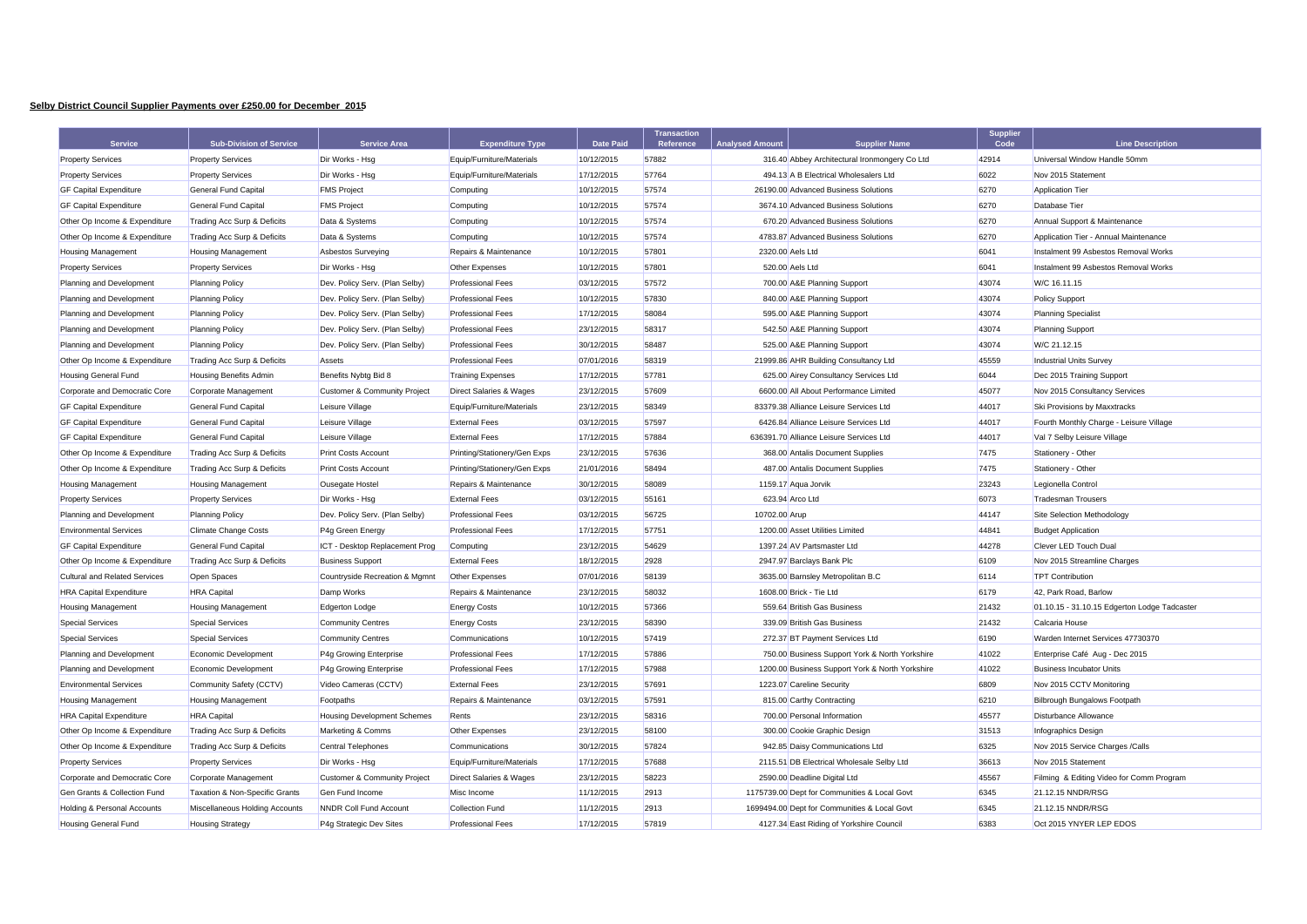| Planning and Development             | Economic Development           | P4q Economic Dev. Commission  | <b>Professional Fees</b>       | 17/12/2015 | 57818 | 7887.73 East Riding of Yorkshire Council  | 6383  | Oct 2015 Land Analysis                |
|--------------------------------------|--------------------------------|-------------------------------|--------------------------------|------------|-------|-------------------------------------------|-------|---------------------------------------|
| Central Services to the Public       | Elections                      | Register of Electors          | Printing/Stationery/Gen Exps   | 10/12/2015 | 57459 | 419.94 Electoral Reform Services          | 6390  | <b>Elections Printing</b>             |
| Central Services to the Public       | Elections                      | <b>Register of Electors</b>   | Printing/Stationery/Gen Exps   | 30/12/2015 | 57827 | 607.20 Electoral Reform Services          | 6390  | <b>Elections Printing</b>             |
| <b>Cultural and Related Services</b> | Open Spaces                    | Community Parks & Open Spaces | Repairs & Maintenance          | 10/12/2015 | 57599 | 4216.10 Enterprise Managed Services Ltd   | 6404  | Nov 2015 Waste Management             |
| <b>Cultural and Related Services</b> | Open Spaces                    | Community Parks & Open Spaces | Repairs & Maintenance          | 10/12/2015 | 57629 | 470.00 Enterprise Managed Services Ltd    | 6404  | Oct 2015 Fairburn                     |
| <b>Cultural and Related Services</b> | Open Spaces                    | Community Parks & Open Spaces | Repairs & Maintenance          | 07/01/2016 | 58101 | 600.93 Enterprise Managed Services Ltd    | 6404  | <b>Additional Work Orders</b>         |
| <b>Cultural and Related Services</b> | Open Spaces                    | <b>Grass Cutting</b>          | Repairs & Maintenance          | 10/12/2015 | 57599 | 2764.64 Enterprise Managed Services Ltd   | 6404  | Nov 2015 Waste Management             |
| <b>Cultural and Related Services</b> | Open Spaces                    | Selby Park                    | Repairs & Maintenance          | 10/12/2015 | 57599 | 8524.94 Enterprise Managed Services Ltd   | 6404  | Nov 2015 Waste Management             |
| <b>Cultural and Related Services</b> | Recreation & Sport             | Selby Leisure Centre          | Repairs & Maintenance          | 10/12/2015 | 57599 | 727.58 Enterprise Managed Services Ltd    | 6404  | Nov 2015 Waste Management             |
| <b>Environmental Services</b>        | <b>Cemetery Services</b>       | <b>Closed Burial Ground</b>   | Repairs & Maintenance          | 10/12/2015 | 57599 | 1093.14 Enterprise Managed Services Ltd   | 6404  | Nov 2015 Waste Management             |
| <b>Environmental Services</b>        | Recycling                      | Recycling                     | <b>External Fees</b>           | 10/12/2015 | 57599 | 116513.72 Enterprise Managed Services Ltd | 6404  | Nov 2015 Waste Management             |
| <b>Environmental Services</b>        | Regulatory Servics - EH        | <b>Licensing Enforcement</b>  | <b>External Fees</b>           | 07/01/2016 | 58101 | 10092.32 Enterprise Managed Services Ltd  | 6404  | <b>Additional Work Orders</b>         |
| <b>Environmental Services</b>        | <b>Street Cleansing</b>        | <b>Street Cleansing</b>       | <b>External Fees</b>           | 10/12/2015 | 57599 | 45514.72 Enterprise Managed Services Ltd  | 6404  | Nov 2015 Waste Management             |
| <b>Environmental Services</b>        | <b>Street Cleansing</b>        | <b>Street Cleansing</b>       | <b>External Fees</b>           | 07/01/2016 | 58101 | 1960.00 Enterprise Managed Services Ltd   | 6404  | <b>Additional Work Orders</b>         |
| <b>Environmental Services</b>        | <b>Trade Waste</b>             | <b>Clinical Waste</b>         | <b>External Fees</b>           | 10/12/2015 | 57599 | 4251.65 Enterprise Managed Services Ltd   | 6404  | Nov 2015 Waste Management             |
| <b>Environmental Services</b>        | <b>Trade Waste</b>             | <b>Commercial Waste</b>       | <b>External Fees</b>           | 10/12/2015 | 57599 | 25056.25 Enterprise Managed Services Ltd  | 6404  | Nov 2015 Waste Management             |
| <b>Environmental Services</b>        | <b>Waste Collection</b>        | Dom.Wheeled Bins/Sacks        | <b>External Fees</b>           | 10/12/2015 | 57599 | 21419.69 Enterprise Managed Services Ltd  | 6404  | Nov 2015 Waste Management             |
| <b>Environmental Services</b>        | <b>Waste Collection</b>        | Refuse Collection General     | Advertising                    | 10/12/2015 | 57599 | 1610.29 Enterprise Managed Services Ltd   | 6404  | Nov 2015 Waste Management             |
| <b>Environmental Services</b>        | <b>Waste Collection</b>        | Refuse Collection General     | <b>External Fees</b>           | 10/12/2015 | 57599 | 84341.05 Enterprise Managed Services Ltd  | 6404  | Nov 2015 Waste Management             |
| Highways, Roads and Transport        | <b>Parking Services</b>        | Car Parks-Other               | Repairs & Maintenance          | 10/12/2015 | 57599 | 269.60 Enterprise Managed Services Ltd    | 6404  | Nov 2015 Waste Management             |
| <b>Housing Management</b>            | <b>Housing Management</b>      | <b>Estate Man, Costs</b>      | Other Expenses                 | 07/01/2016 | 58101 | 560.70 Enterprise Managed Services Ltd    | 6404  | <b>Additional Work Orders</b>         |
| <b>Special Services</b>              | <b>Special Services</b>        | Grassed Areas & Open Spaces   | Repairs & Maintenance          | 10/12/2015 | 57599 | 7307.71 Enterprise Managed Services Ltd   | 6404  | Nov 2015 Waste Management             |
| <b>Special Services</b>              | <b>Special Services</b>        | Grassed Areas & Open Spaces   | Repairs & Maintenance          | 07/01/2016 | 58101 | 1325.78 Enterprise Managed Services Ltd   | 6404  | <b>Additional Work Orders</b>         |
| <b>HRA Capital Expenditure</b>       | <b>HRA</b> Capital             | Damp Works                    | Repairs & Maintenance          | 10/12/2015 | 57584 | 1217.00 Envirovent Ltd                    | 6406  | 5 Marsh Croft Brotherton              |
| <b>HRA Capital Expenditure</b>       | <b>HRA</b> Capital             | Damp Works                    | Repairs & Maintenance          | 23/12/2015 | 57610 | 719.00 Envirovent Ltd                     | 6406  | 60 Charles Street Selby YO8 4YQ       |
| <b>HRA Capital Expenditure</b>       | <b>HRA</b> Capital             | Damp Works                    | Repairs & Maintenance          | 23/12/2015 | 57640 | 534.00 Envirovent Ltd                     | 6406  | 4 Johnson Street Selby YO8 4DH        |
| <b>HRA Capital Expenditure</b>       | <b>HRA</b> Capital             | Damp Works                    | Repairs & Maintenance          | 30/12/2015 | 57843 | 370.00 Envirovent Ltd                     | 6406  | 47 St Wilfrids Crescent Brayton Selby |
| <b>HRA Capital Expenditure</b>       | <b>HRA</b> Capital             | Damp Works                    | Repairs & Maintenance          | 30/12/2015 | 57885 | 1067.00 Envirovent Ltd                    | 6406  | 6 Grange Road Tadcaster LS24 8AL      |
| <b>HRA Capital Expenditure</b>       | <b>HRA</b> Capital             | Damp Works                    | Repairs & Maintenance          | 30/12/2015 | 58015 | 1067.00 Envirovent Ltd                    | 6406  | 4 South View South Duffield YO8 6TB   |
| <b>HRA Capital Expenditure</b>       | <b>HRA Capital</b>             | Damp Works                    | Repairs & Maintenance          | 07/01/2016 | 58102 | 719.00 Envirovent Ltd                     | 6406  | Asbestos Removal                      |
| <b>HRA Capital Expenditure</b>       | <b>HRA</b> Capital             | Damp Works                    | Repairs & Maintenance          | 07/01/2016 | 58224 | 818.00 Envirovent Ltd                     | 6406  | 8 Viking Drive Riccall YO19 6PS       |
| Holding & Personal Accounts          | Miscellaneous Holding Accounts | Sect 106 ROS - Dev Contrib    | Fairburn Parish                | 03/12/2015 | 57695 | 1687.50 Fairburn Parish Council           | 6430  | 2013/0858/FUL Cross Hill Fairburn     |
| <b>Property Services</b>             | <b>Property Services</b>       | Dir Works - Hsg               | Equip/Furniture/Materials      | 30/12/2015 | 57806 | 1387.61 Fairfax Plant Hire                | 6509  | Nov 2015 Statement                    |
| Corporate and Democratic Core        | Corporate Management           | <b>Better Together</b>        | <b>Fixtures &amp; Fittings</b> | 03/12/2015 | 57384 | 755.00 Fg3 Manufacturing (Northern) Ltd   | 28438 | Converting Existing Table Arrangement |
| Corporate and Democratic Core        | Corporate Management           | <b>Better Together</b>        | <b>Fixtures &amp; Fittings</b> | 03/12/2015 | 57385 | 1057.00 Fg3 Manufacturing (Northern) Ltd  | 28438 | Converting Tables in the Chamber      |
| Corporate and Democratic Core        | Corporate Management           | <b>Better Together</b>        | <b>Fixtures &amp; Fittings</b> | 30/12/2015 | 58354 | 593.00 Fg3 Manufacturing (Northern) Ltd   | 28438 | Cupboard Modifications + 12 m         |
| <b>Environmental Services</b>        | Recycling                      | Recycling                     | <b>External Fees</b>           | 23/12/2015 | 57787 | 2185.04 Friendship Estates Ltd            | 6464  | Nov 2015 Greenwaste                   |
| Other Op Income & Expenditure        | Trading Acc Surp & Deficits    | <b>SMT &amp; Core Support</b> | <b>Professional Fees</b>       | 03/12/2015 | 57580 | 1864.35 HB HR Consulting Ltd              | 44794 | Work Carried Out in October 2015      |
| <b>Environmental Services</b>        | Regulatory Servics - EH        | <b>Public Conveniences</b>    | <b>External Fees</b>           | 30/12/2015 | 57841 | 3651.66 Healthmatic Ltd                   | 6545  | Jan 2016 Maintenance                  |
| <b>Housing Management</b>            | <b>Housing Management</b>      | Central Heating-Gas           | Repairs & Maintenance          | 10/12/2015 | 57800 | 15835.75 Help-Link Uk Ltd                 | 21887 | Instalment 68 Gas Contract 2014-2017  |
| <b>HRA Capital Expenditure</b>       | <b>HRA</b> Capital             | Central Heating Systems       | Repairs & Maintenance          | 10/12/2015 | 57800 | 15414.79 Help-Link Uk Ltd                 | 21887 | Instalment 68 Gas Contract 2014-2018  |
| Other Op Income & Expenditure        | Trading Acc Surp & Deficits    | Debt Control                  | Other Expenses                 | 03/12/2015 | 57680 | 542.62 Henriksen Ltd                      | 6555  | Nov 2015 Commission                   |
| <b>Environmental Services</b>        | <b>Cemetery Services</b>       | Burial of the Dead            | Other Expenses                 | 23/12/2015 | 57699 | 1360.00 H H Chambers & Son                | 6230  | <b>Funeral Invoice</b>                |
| Other Op Income & Expenditure        | Trading Acc Surp & Deficits    | <b>Legal Services</b>         | <b>Legal Fees</b>              | 03/12/2015 | 57701 | 280.00 HMCTS                              | 6586  | <b>Application Fee</b>                |
| Other Op Income & Expenditure        | Trading Acc Surp & Deficits    | Legal Services                | Legal Fees                     | 10/12/2015 | 57879 | 280.00 HMCTS                              | 6586  | Application Fee                       |
| Holding & Personal Accounts          | Control Accounts               | <b>Creditors Control</b>      | Tax Deduct on Contract Payment | 10/12/2015 | 57829 | 1723.40 HM Revenue & Customs              | 6590  | Dec 2015 CIS Deductions               |
| <b>Property Services</b>             | <b>Property Services</b>       | Dir Works - Hsg               | Equip/Furniture/Materials      | 17/12/2015 | 57765 | 3670.30 Howdens Joinery Ltd               | 21474 | Nov 2015 Statement                    |
| <b>Housing Management</b>            | <b>Housing Management</b>      | <b>Resource Accounting</b>    | Other Expenses                 | 17/12/2015 | 57614 | 1095.00 HQN Ltd                           | 6606  | Subscription 2015/16                  |
|                                      |                                |                               |                                |            |       |                                           |       |                                       |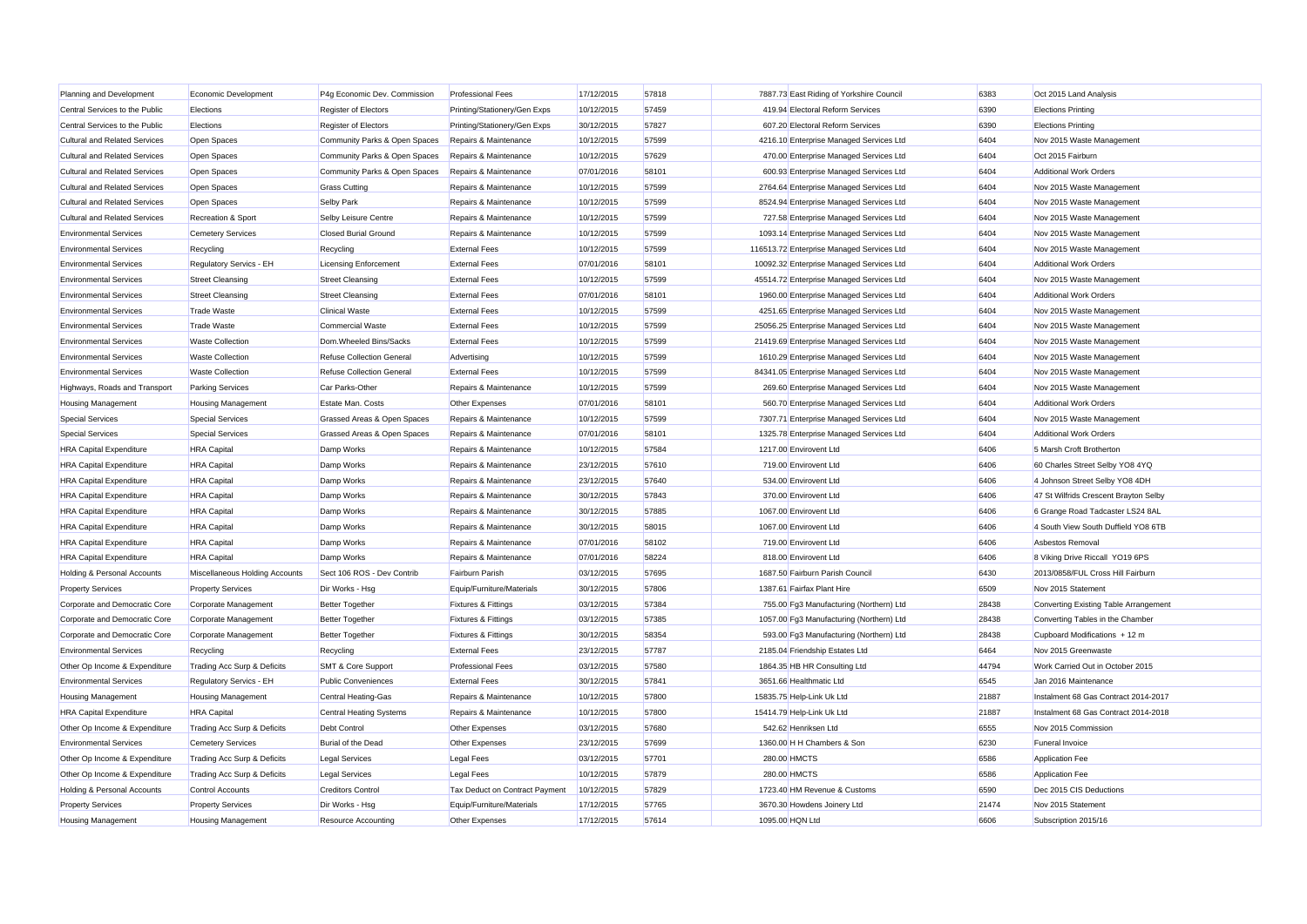| Planning and Development               | Development Control            | Development Management            | <b>Training Expenses</b>           | 03/12/2015 | 56756 | 2000.00 Idox Software Ltd                         | 6622  | Development Management Training              |
|----------------------------------------|--------------------------------|-----------------------------------|------------------------------------|------------|-------|---------------------------------------------------|-------|----------------------------------------------|
| <b>HRA Capital Expenditure</b>         | <b>HRA</b> Capital             | Damp Works                        | Repairs & Maintenance              | 23/12/2015 | 58136 | 551.57 IT Electrical (Yorkshire) Ltd              | 6652  | 16 Lowfield Road                             |
| <b>Property Services</b>               | <b>Property Services</b>       | Dir Works - Hsg                   | Equip/Furniture/Materials          | 17/12/2015 | 57978 | 3375.62 Jewson Ltd                                | 6662  | Nov 2015 Statement                           |
| <b>Property Services</b>               | <b>Property Services</b>       | Dir Works - Hsg                   | Equip/Furniture/Materials          | 17/12/2015 | 57997 | 4425.44 Jewson Ltd                                | 6662  | Oct 2015 Statement                           |
| <b>GF Capital Expenditure</b>          | General Fund Capital           | Industrial Units - Road Adoption  | Repairs & Maintenance              | 30/12/2015 | 58537 | 1760.00 Jles Northern Limited                     | 45005 | Lancaster Close Works                        |
| <b>Housing Management</b>              | <b>Housing Management</b>      | <b>Painting Dwellings</b>         | <b>External Fees</b>               | 23/12/2015 | 58353 | 34040.71 Keepmoat Regeneration Limited            | 43184 | <b>Pre-Paint Repairs</b>                     |
| <b>HRA Capital Expenditure</b>         | <b>HRA</b> Capital             | <b>External Door Replacements</b> | Repairs & Maintenance              | 23/12/2015 | 58353 | 14236.26 Keepmoat Regeneration Limited            | 43184 | <b>Pre-Paint Repairs</b>                     |
| Other Op Income & Expenditure          | Trading Acc Surp & Deficits    | <b>Policy Strategy</b>            | <b>Direct Salaries &amp; Wages</b> | 10/12/2015 | 57596 | 1837.50 Matchtech                                 | 43334 | W/C 16.11.15                                 |
| Other Op Income & Expenditure          | Trading Acc Surp & Deficits    | <b>Policy Strategy</b>            | Direct Salaries & Wages            | 17/12/2015 | 57780 | 1837.50 Matchtech                                 | 43334 | W/C 23.11.15                                 |
| Other Op Income & Expenditure          | Trading Acc Surp & Deficits    | <b>Policy Strategy</b>            | <b>Direct Salaries &amp; Wages</b> | 23/12/2015 | 58014 | 1715.00 Matchtech                                 | 43334 | W/C 30.11.15                                 |
| Corporate and Democratic Core          | Corporate Management           | <b>External Audit</b>             | Other Expenses                     | 03/12/2015 | 57310 | 4470.00 Mazars Llp                                | 6810  | External Audit Fee 2015/16                   |
| Highways, Roads and Transport          | <b>Parking Services</b>        | Car Parks Enforcement             | Equip/Furniture/Materials          | 23/12/2015 | 57783 | 1526.76 Metric Group Ltd                          | 6815  | Car Parks                                    |
| <b>Property Services</b>               | <b>Property Services</b>       | Dir Works - Hsg                   | <b>External Fees</b>               | 10/12/2015 | 57356 | 424.30 Michael Walsh (Plasterers) Ltd             | 7419  | 20 Abbots Road Selby                         |
| <b>Property Services</b>               | <b>Property Services</b>       | Dir Works - Hsg                   | <b>External Fees</b>               | 10/12/2015 | 57582 | 360.00 Michael Walsh (Plasterers) Ltd             | 7419  | 14 Laurence Grove Selby                      |
| <b>Property Services</b>               | <b>Property Services</b>       | Dir Works - Hsg                   | <b>External Fees</b>               | 10/12/2015 | 57583 | 803.50 Michael Walsh (Plasterers) Ltd             | 7419  | 68 West Acres Byram                          |
| <b>Property Services</b>               | <b>Property Services</b>       | Dir Works - Hsg                   | <b>External Fees</b>               | 30/12/2015 | 58012 | 1074.10 Michael Walsh (Plasterers) Ltd            | 7419  | 27 Fairfax Avenue Selby                      |
| <b>Property Services</b>               | <b>Property Services</b>       | Dir Works - Hsg                   | <b>External Fees</b>               | 14/01/2016 | 58325 | 1333.50 Michael Walsh (Plasterers) Ltd            | 7419  | Plaster Work at 42 Austerbank Road           |
| <b>Property Services</b>               | <b>Property Services</b>       | Dir Works - Hsg                   | <b>External Fees</b>               | 14/01/2016 | 58326 | 892.50 Michael Walsh (Plasterers) Ltd             | 7419  | Plaster Work at 51 Petre Avenue Selby        |
| <b>Property Services</b>               | <b>Property Services</b>       | Dir Works - Hsg                   | <b>External Fees</b>               | 14/01/2016 | 58327 | 530.00 Michael Walsh (Plasterers) Ltd             | 7419  | 15 Northfield Barlby                         |
| <b>Property Services</b>               | <b>Property Services</b>       | Dir Works - Hsg                   | Other Expenses                     | 10/12/2015 | 57581 | 860.00 Michael Walsh (Plasterers) Ltd             | 7419  | 10 Harold Hick Court                         |
| <b>Environmental Services</b>          | Regulatory Servics - EH        | Pest Control                      | <b>External Fees</b>               | 30/12/2015 | 58018 | 1300.38 M J Backhouse                             | 6097  | Nov 2015 Pest Control Services               |
| <b>Property Services</b>               | <b>Property Services</b>       | Dir Works - Hsg                   | Equip/Furniture/Materials          | 17/12/2015 | 57799 | 1169.84 MKM Building Supplies Ltd                 | 21210 | Nov 2015 Statement                           |
| <b>Housing Management</b>              | <b>Housing Management</b>      | Central Heating-Gas               | <b>Professional Fees</b>           | 03/12/2015 | 57323 | 758.16 Morgan Lambert Ltd                         | 6835  | Third Party Quality Audits                   |
| Planning and Development               | Development Control            | Development Management            | <b>Legal Fees</b>                  | 23/12/2015 | 58118 | 1200.00 Mr Alan Evans                             | 26410 | Advice Re Redmoor Farm                       |
| Corporate and Democratic Core          | Corporate Management           | Customer & Community Project      | Direct Salaries & Wages            | 10/12/2015 | 57840 |                                                   | 45524 |                                              |
|                                        |                                |                                   |                                    |            |       | 2700.00 Mrs K Frost                               |       | Consultancy Fees Cust & Comms Programme      |
| <b>Property Services</b>               | <b>Property Services</b>       | Dir Works - Hsg                   | Equip/Furniture/Materials          | 17/12/2015 | 57981 | 340.00 Napit Registration Ltd                     | 30131 | Annual Membership Renewa                     |
| Planning and Development               | <b>Planning Policy</b>         | Dev. Policy Serv. (Plan Selby)    | <b>Professional Fees</b>           | 17/12/2015 | 57684 | 6000.00 Neil Allen Associates Ltd                 | 44349 | October 2015 Plan Selby                      |
| Planning and Development               | <b>Planning Policy</b>         | Dev. Policy Serv. (Plan Selby)    | <b>Professional Fees</b>           | 17/12/2015 | 57831 | 5700.00 North & East Yorks Ecological Data Centre | 42412 | Contribution to the NEYEDC                   |
| <b>HRA Capital Expenditure</b>         | <b>HRA</b> Capital             | <b>Central Heating Systems</b>    | Repairs & Maintenance              | 03/12/2015 | 57631 | 583.00 Northern Gas Networks Ltd                  | 34757 | 8 William Jacques Drive Cliffe YO8 6NJ       |
| <b>HRA Capital Expenditure</b>         | <b>HRA</b> Capital             | <b>Central Heating Systems</b>    | Repairs & Maintenance              | 10/12/2015 | 57797 | 583.00 Northern Gas Networks Ltd                  | 34757 | 12 William Jacques Drive                     |
| <b>HRA Capital Expenditure</b>         | <b>HRA</b> Capital             | Central Heating Systems           | Repairs & Maintenance              | 17/12/2015 | 58030 | 583.00 Northern Gas Networks Ltd                  | 34757 | New Gas Supply                               |
| <b>GF Capital Expenditure</b>          | General Fund Capital           | ICT - Capital Projects            | Computing                          | 10/12/2015 | 57603 | 1387.16 Northgate Public Services Uk Ltd          | 26165 | October Legislation New State                |
| Central Services to the Public         | <b>Local Land Charges</b>      | Land Charges                      | <b>External Fees</b>               | 03/12/2015 | 57594 | 2016.70 North Yorkshire County Council            | 6902  | Sept 2015 Land Charge Searches               |
| <b>GF Capital Expenditure</b>          | General Fund Capital           | <b>ICT</b> - Capital Projects     | Computing                          | 03/12/2015 | 57396 | 82000.00 North Yorkshire County Council           | 6902  | CRM Phase 1 Development                      |
| <b>GF Capital Expenditure</b>          | General Fund Capital           | <b>ICT</b> - Capital Projects     | Computing                          | 23/12/2015 | 58214 | 1302.90 North Yorkshire County Council            | 6902  | Wifi Kit at Selby Contact Centre             |
| Holding & Personal Accounts            | Miscellaneous Holding Accounts | C. Tax Payers Coll Fund Account   | <b>NYCC Precept</b>                | 14/12/2015 | 58021 | 2669011.00 North Yorkshire County Council         | 32208 | 16.12.15 Precept Instalment                  |
| Holding & Personal Accounts            | Miscellaneous Holding Accounts | NNDR Payers Coll Fund (Old)       | <b>NNDR Pool Contribution</b>      | 17/12/2015 | 58003 | 318528.00 North Yorkshire County Council          | 32208 | 21.12.15 Retained Business Rates             |
| <b>Housing Management</b>              | <b>Housing Management</b>      | Footpaths                         | Repairs & Maintenance              | 30/12/2015 | 58340 | 964.92 North Yorkshire County Council             | 6902  | Patching Works - St Wilfrids Close           |
| Other Op Income & Expenditure          | Trading Acc Surp & Deficits    | Marketing & Comms                 | Other Expenses                     | 17/12/2015 | 57987 | 635.00 North Yorkshire County Council             | 6902  | Annual Report & Proms Programmes             |
| Planning and Development               | <b>Planning Policy</b>         | Dev Policy Research               | Other Expenses                     | 10/12/2015 | 57308 | 20250.00 North Yorkshire County Council           | 6902  | Contribution                                 |
| <b>Holding &amp; Personal Accounts</b> | Miscellaneous Holding Accounts | C. Tax Payers Coll Fund Account   | <b>NYFRA Precept</b>               | 14/12/2015 | 58020 | 156724.00 North Yorkshire Fire & Rescue           | 32207 | 16.12.15 Precept Instalment                  |
| Holding & Personal Accounts            | Miscellaneous Holding Accounts | NNDR Payers Coll Fund (Old)       | NNDR Pool Contribution             | 17/12/2015 | 58004 | 35392.00 North Yorkshire Fire & Rescue            | 32207 | 21.12.15 Retained Business Rates             |
| <b>Holding &amp; Personal Accounts</b> | Miscellaneous Holding Accounts | C. Tax Payers Coll Fund Account   | NYPA Precept                       | 14/12/2015 | 58022 | 516269.00 North Yorkshire PCC                     | 32209 | 16.12.15 Precept Instalment                  |
| Other Op Income & Expenditure          | Trading Acc Surp & Deficits    | Access Selby - Contact Centre     | <b>Energy Costs</b>                | 21/01/2016 | 58062 | 1066.50 Npower Ltd                                | 6917  | 8-10 Market Cross, Market Place              |
| Planning and Development               | Economic Development           | The Vivars MR                     | <b>Energy Costs</b>                | 10/12/2015 | 57154 | 1956.19 Npower Ltd                                | 6917  | 01.07.15 - 29.09.15 Vivars Industrial Estate |
| <b>Special Services</b>                | <b>Special Services</b>        | <b>Community Centres</b>          | <b>Energy Costs</b>                | 21/01/2016 | 58040 | 886.66 Npower Ltd                                 | 6917  | <b>St Wilfrids Court</b>                     |
| <b>Special Services</b>                | <b>Special Services</b>        | <b>Community Centres</b>          | <b>Energy Costs</b>                | 21/01/2016 | 58042 | 1796.55 Npower Ltd                                | 6917  | Laurie Backhouse Court                       |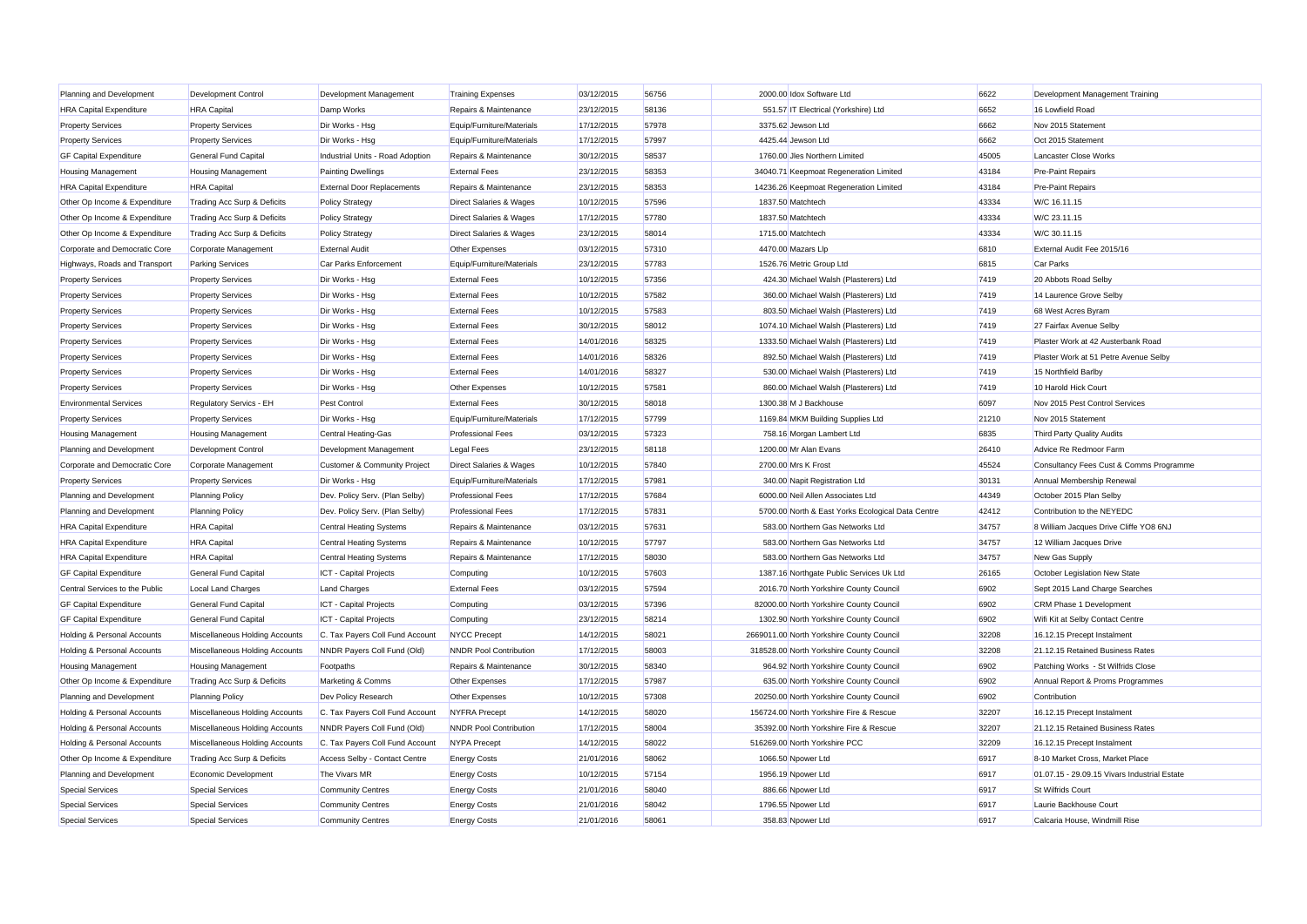| <b>Special Services</b>        | <b>Special Services</b>       | <b>Pumping Stations</b>            | <b>Energy Costs</b>            | 21/01/2016 | 58065 | 313.33 Npower Ltd                                   | 6917  | Pumping Station Laburnum Grove            |
|--------------------------------|-------------------------------|------------------------------------|--------------------------------|------------|-------|-----------------------------------------------------|-------|-------------------------------------------|
| Other Op Income & Expenditure  | Trading Acc Surp & Deficits   | Assets                             | Communications                 | 03/12/2015 | 57600 | 393.61 Orange Personal Communications Services Ltd  | 6936  | Nov 2015 75497212 Mobile Phone Bill       |
| <b>Housing Management</b>      | <b>Housing Management</b>     | <b>Asbestos Surveying</b>          | Repairs & Maintenance          | 03/12/2015 | 57682 | 297.50 Owan Ltd                                     | 6943  | Nov 2015 Quantity Surveying               |
| <b>Housing Management</b>      | <b>Housing Management</b>     | <b>Painting Dwellings</b>          | <b>External Fees</b>           | 03/12/2015 | 57682 | 5145.00 Owan Ltd                                    | 6943  | Nov 2015 Quantity Surveying               |
| <b>HRA Capital Expenditure</b> | <b>HRA</b> Capital            | <b>Central Heating Systems</b>     | Repairs & Maintenance          | 03/12/2015 | 57682 | 1011.50 Owan Ltd                                    | 6943  | Nov 2015 Quantity Surveying               |
| <b>HRA Capital Expenditure</b> | <b>HRA</b> Capital            | <b>Pointing Works</b>              | Repairs & Maintenance          | 03/12/2015 | 57682 | 267.75 Owan Ltd                                     | 6943  | Nov 2015 Quantity Surveying               |
| Planning and Development       | Economic Development          | P4g Retail Experience              | <b>Professional Fees</b>       | 03/12/2015 | 57593 | 546.80 Paula Grizzard Ltd                           | 45475 | <b>Step Timeout Event</b>                 |
| <b>Property Services</b>       | <b>Property Services</b>      | Dir Works - Hsg                    | <b>External Fees</b>           | 10/12/2015 | 57608 | 783.00 Paul Harrison Building and Property Repairs  | 6531  | 38 Charles Street Selby                   |
| <b>Property Services</b>       | <b>Property Services</b>      | Dir Works - Hsg                    | <b>External Fees</b>           | 10/12/2015 | 57646 | 454.30 Paul Harrison Building and Property Repairs  | 6531  | 19 Beechwood Close Sherburn in Elmet      |
| <b>Property Services</b>       | <b>Property Services</b>      | Dir Works - Hsg                    | <b>External Fees</b>           | 23/12/2015 | 58103 | 266.00 Paul Harrison Building and Property Repairs  | 6531  | 11-12 Garages Benedict Avenue             |
| <b>Property Services</b>       | <b>Property Services</b>      | Dir Works - Hsg                    | <b>External Fees</b>           | 23/12/2015 | 58104 | 740.00 Paul Harrison Building and Property Repairs  | 6531  | 7 Barrington Garth                        |
| <b>Property Services</b>       | <b>Property Services</b>      | Dir Works - Hsg                    | Other Expenses                 | 17/12/2015 | 57895 | 1320.00 Paul Harrison Building and Property Repairs | 6531  | 7 Barker Drive Selby                      |
| <b>HRA Capital Expenditure</b> | <b>HRA</b> Capital            | Damp Works                         | Repairs & Maintenance          | 23/12/2015 | 58150 | 9218.72 Prism Medical Uk                            | 41970 | 44 Grange Crescent Tadcaster              |
| Other Op Income & Expenditure  | Trading Acc Surp & Deficits   | ICT                                | Computing                      | 30/12/2015 | 57368 | 695.17 Probrand Limited                             | 37238 | Liyama - ProLite X2481HS-B1 Wi            |
| Other Op Income & Expenditure  | Trading Acc Surp & Deficits   | <b>Policy Strategy</b>             | Printing/Stationery/Gen Exps   | 30/12/2015 | 58392 | 1480.60 Probrand Limited                            | 37238 | Monitor Liyama - ProLite X2481            |
| Other Op Income & Expenditure  | Trading Acc Surp & Deficits   | Human Resources TU                 | <b>Training Expenses</b>       | 03/12/2015 | 57592 | 650.00 P & T Safety Services                        | 45474 | Safety Training for Labourers             |
| <b>HRA Capital Expenditure</b> | <b>HRA</b> Capital            | <b>Central Heating Systems</b>     | Repairs & Maintenance          | 10/12/2015 | 57888 | 10796.89 PTS Plumbing Trade Supplies                | 34513 | Selby Heating Scheme 1                    |
| <b>HRA Capital Expenditure</b> | <b>HRA</b> Capital            | Central Heating Systems            | Repairs & Maintenance          | 10/12/2015 | 57889 | 2333.02 PTS Plumbing Trade Supplies                 | 34513 | Selby Heating Scheme 1                    |
| <b>HRA Capital Expenditure</b> | <b>HRA</b> Capital            | <b>Central Heating Systems</b>     | Repairs & Maintenance          | 10/12/2015 | 57891 | 1304.35 PTS Plumbing Trade Supplies                 | 34513 | Selby Heating Scheme 1                    |
| <b>HRA Capital Expenditure</b> | <b>HRA</b> Capital            | Central Heating Systems            | Repairs & Maintenance          | 10/12/2015 | 57892 | 1439.09 PTS Plumbing Trade Supplies                 | 34513 | Selby Heating Scheme 1                    |
| <b>HRA Capital Expenditure</b> | <b>HRA</b> Capital            | <b>Central Heating Systems</b>     | Repairs & Maintenance          | 10/12/2015 | 57894 | 2381.61 PTS Plumbing Trade Supplies                 | 34513 | Selby Heating Scheme 1                    |
| Other Op Income & Expenditure  | Trading Acc Surp & Deficits   | ICT                                | <b>Professional Fees</b>       | 23/12/2015 | 57686 | 916.75 Razorblue Ltd                                | 27684 | Jan 2016 IT Support                       |
| Other Op Income & Expenditure  | Trading Acc Surp & Deficits   | Data & Systems                     | Computing                      | 03/12/2015 | 56951 | 1249.22 Restore Scan Limited                        | 41969 | Legal Scanning                            |
| <b>Environmental Services</b>  | Regulatory Servics - EH       | Taxi & Hire Licences               | <b>Running Costs</b>           | 03/12/2015 | 57644 | 1015.00 Reynolds of Selby                           | 7062  | Nov 2015 29 Taxi Tests Carried Out        |
| <b>Environmental Services</b>  | Comm Safety (Safety Services) | <b>CS-Partner Contributions</b>    | <b>Professional Fees</b>       | 10/12/2015 | 57757 | 1800.00 Richard Abbott                              | 45333 | Nov 2015 Project Lead                     |
| <b>HRA Capital Expenditure</b> | <b>HRA</b> Capital            | <b>Central Heating Systems</b>     | Repairs & Maintenance          | 23/12/2015 | 57654 | 15389.07 R N E Electrical Contractors               | 7081  | Day to Day Electrical Works               |
| <b>HRA Capital Expenditure</b> | <b>HRA</b> Capital            | <b>Electrical Rewires</b>          | Repairs & Maintenance          | 23/12/2015 | 57653 | 2850.39 R N E Electrical Contractors                | 7081  | <b>Voids Electrical Works</b>             |
| Planning and Development       | Economic Development          | Sherburn Ent C Maintenance         | Repairs & Maintenance          | 23/12/2015 | 57654 | 771.63 R N E Electrical Contractors                 | 7081  | Day to Day Electrical Works               |
| <b>Property Services</b>       | <b>Property Services</b>      | Dir Works - Hsg                    | <b>External Fees</b>           | 23/12/2015 | 57654 | 354.06 R N E Electrical Contractors                 | 7081  | Day to Day Electrical Works               |
| <b>Environmental Services</b>  | <b>Street Cleansing</b>       | <b>Street Cleansing</b>            | <b>External Fees</b>           | 10/12/2015 | 57388 | 735.00 Rolawn Ltd                                   | 39123 | <b>Flood Prevention Sandbags</b>          |
| Planning and Development       | Development Control           | Development Management             | <b>Professional Fees</b>       | 07/01/2016 | 58083 | 595.00 Rosetta Landscape Design                     | 6987  | Review Trees at Old Forge Cottage         |
| Central Services to the Public | Elections                     | Register of Electors               | Communications                 | 10/12/2015 | 57461 | 383.89 Royal Mail Group Plc                         | 7100  | <b>Elections Response Service</b>         |
| Other Op Income & Expenditure  | Trading Acc Surp & Deficits   | Postage Account                    | Communications                 | 10/12/2015 | 57462 | 2673.48 Royal Mail Group Plc                        | 7100  | 1st Class Post Service                    |
| Planning and Development       | Economic Development          | P4g Retail Experience              | <b>Professional Fees</b>       | 10/12/2015 | 57643 | 960.00 Ruralis                                      | 34516 | 4 Days Step Contract Support Work         |
| <b>HRA Capital Expenditure</b> | <b>HRA</b> Capital            | <b>Housing Development Schemes</b> | Rents                          | 23/12/2015 | 58315 | 700.00 Personal Information                         | 45576 | <b>Disturbance Allowance</b>              |
| <b>Environmental Services</b>  | Recycling                     | Recycling                          | <b>External Fees</b>           | 30/12/2015 | 57814 | 1602.65 Ryedale Organics Ltd                        | 6694  | Nov 2015 Greenwaste                       |
| <b>Environmental Services</b>  | Recycling                     | Recycling                          | <b>External Fees</b>           | 23/12/2015 | 57618 | 255.60 Saica Natur Uk Ltd                           | 6322  | Nov 2015 Material Collection Service      |
| Planning and Development       | <b>Development Control</b>    | Development Management             | <b>Professional Fees</b>       | 17/12/2015 | 57979 | 396.00 Sanderson Associates Ltd                     | 43219 | Green Lane Farm Professional Fees         |
| Planning and Development       | <b>Development Control</b>    | Development Management             | <b>Professional Fees</b>       | 17/12/2015 | 57980 | 324.00 Sanderson Associates Ltd                     | 43219 | Selby Road North Duffield                 |
| Central Services to the Public | <b>Local Tax Collection</b>   | Council Tax Collection             | <b>External Fees</b>           | 11/12/2015 | 2917  | 1180.15 Santander                                   | 6052  | Nov 2015 Council Tax Payments             |
| <b>Housing Management</b>      | <b>Housing Management</b>     | <b>Rent Project</b>                | <b>External Fees</b>           | 11/12/2015 | 2916  | 937.22 Santander                                    | 6052  | Nov 2015 House & Garage Rents             |
| Other Op Income & Expenditure  | Trading Acc Surp & Deficits   | <b>Business Support</b>            | <b>External Fees</b>           | 11/12/2015 | 2919  | 329.78 Santander                                    | 6052  | Nov 2015 Internet Payments                |
| <b>Special Services</b>        | <b>Special Services</b>       | <b>Community Centres</b>           | <b>Fixtures &amp; Fittings</b> | 17/12/2015 | 57311 | 2250.00 Selby Carpets & Beds                        | 7144  | Carpet, Underlay, and Matting             |
| <b>Property Services</b>       | <b>Property Services</b>      | Dir Works - Hsg                    | Equip/Furniture/Materials      | 17/12/2015 | 57875 | 1165.88 Selby Glass                                 | 7172  | Nov 2015 Statement                        |
| Other Op Income & Expenditure  | Trading Acc Surp & Deficits   | Human Resources TU                 | <b>Professional Fees</b>       | 10/12/2015 | 57815 | 380.00 Selby Healthcare Ltd                         | 31239 | Nov 2015 OH Support                       |
| Planning and Development       | Development Contro            | Development Management             | Misc Income                    | 23/12/2015 | 58351 | 600.00 Sellite Blocks Ltd                           | 45586 | Part Refund for Pre App Advice            |
| <b>Environmental Services</b>  | <b>Street Cleansing</b>       | <b>Street Cleansing</b>            | <b>External Fees</b>           | 23/12/2015 | 57813 | 1550.00 Taperell Environmental                      | 7303  | Nov 2015 Statement                        |
| Central Services to the Public | <b>General Grants</b>         | Miscellaneous Grants               | Subsistence & Conf Expenses    | 03/12/2015 | 57681 | 2595.00 Sherburn High School                        | 39435 | <b>Grant Towards Planning Application</b> |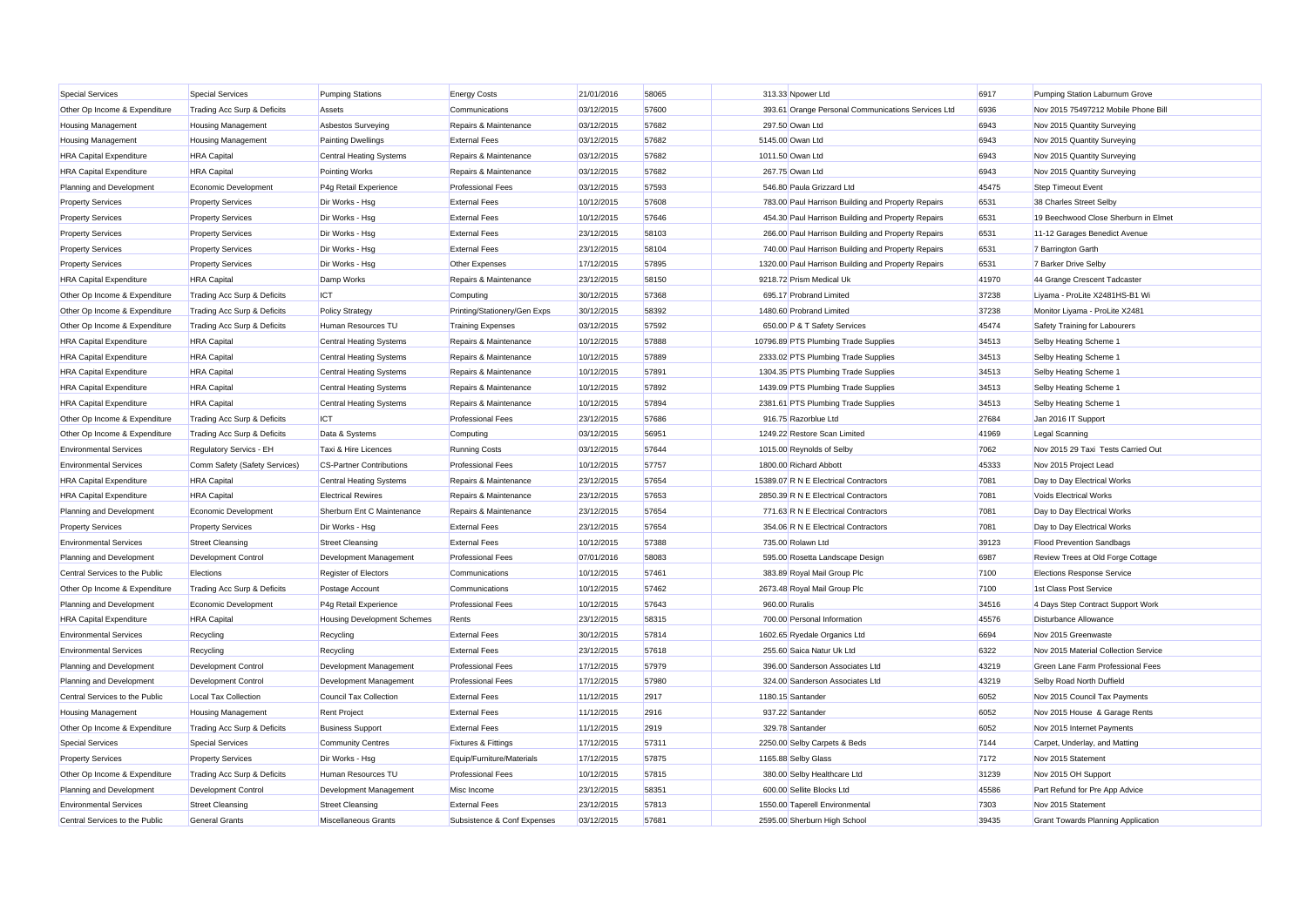| <b>Property Services</b>       | <b>Property Services</b>  | Dir Works - Hsg                | <b>External Fees</b>         | 17/12/2015 | 57786 | 360.00 Sherwood Property Building Services           | 35336 | 17 Barker Drive Selby                |
|--------------------------------|---------------------------|--------------------------------|------------------------------|------------|-------|------------------------------------------------------|-------|--------------------------------------|
| <b>Housing Management</b>      | <b>Housing Management</b> | Fencing - Planned              | Repairs & Maintenance        | 23/12/2015 | 57657 | 360.00 Simon Calvert Contractors Ltd                 | 44422 | 17 Cockret Road Selby                |
| <b>Housing Management</b>      | <b>Housing Management</b> | Fencing - Planned              | Repairs & Maintenance        | 23/12/2015 | 57661 | 875.00 Simon Calvert Contractors Ltd                 | 44422 | 122 Springfield Road                 |
| <b>Housing Management</b>      | <b>Housing Management</b> | Fencing - Planned              | Repairs & Maintenance        | 23/12/2015 | 57662 | 315.00 Simon Calvert Contractors Ltd                 | 44422 | 48 D'Arcy Road Selby                 |
| <b>Housing Management</b>      | <b>Housing Management</b> | Fencing - Planned              | Repairs & Maintenance        | 23/12/2015 | 57665 | 500.00 Simon Calvert Contractors Ltd                 | 44422 | 44 Highfield Villas                  |
| <b>Housing Management</b>      | <b>Housing Management</b> | Fencing - Planned              | Repairs & Maintenance        | 23/12/2015 | 57666 | 1340.00 Simon Calvert Contractors Ltd                | 44422 | 17 Highfield Villas                  |
| <b>Housing Management</b>      | <b>Housing Management</b> | Fencing - Planned              | Repairs & Maintenance        | 23/12/2015 | 57667 | 770.00 Simon Calvert Contractors Ltd                 | 44422 | 12 Laurence Grove Selby              |
| <b>Housing Management</b>      | <b>Housing Management</b> | Fencing - Planned              | Repairs & Maintenance        | 23/12/2015 | 57670 | 915.00 Simon Calvert Contractors Ltd                 | 44422 | 2 Scott Road Selby                   |
| <b>Housing Management</b>      | <b>Housing Management</b> | Fencing - Planned              | Repairs & Maintenance        | 23/12/2015 | 57676 | 260.00 Simon Calvert Contractors Ltd                 | 44422 | 7 Tennant Street Selby               |
| <b>Housing Management</b>      | <b>Housing Management</b> | Fencing - Planned              | Repairs & Maintenance        | 23/12/2015 | 57678 | 720.00 Simon Calvert Contractors Ltd                 | 44422 | 18 Greenfield Drive Brayton          |
| <b>Housing Management</b>      | <b>Housing Management</b> | Fencing - Planned              | Repairs & Maintenance        | 23/12/2015 | 57679 | 370.00 Simon Calvert Contractors Ltd                 | 44422 | 29 Carr Street Selby                 |
| <b>Housing Management</b>      | <b>Housing Management</b> | Fencing - Planned              | Repairs & Maintenance        | 30/12/2015 | 57854 | 645.00 Simon Calvert Contractors Ltd                 | 44422 | 9 Lowfield Road                      |
| <b>Housing Management</b>      | <b>Housing Management</b> | Fencing - Planned              | Repairs & Maintenance        | 30/12/2015 | 57855 | 1190.00 Simon Calvert Contractors Ltd                | 44422 | 17 Powell Street Selby               |
| <b>Housing Management</b>      | <b>Housing Management</b> | Fencing - Planned              | Repairs & Maintenance        | 30/12/2015 | 57856 | 580.00 Simon Calvert Contractors Ltd                 | 44422 | 1 Hutchinson Street Selby            |
| <b>Housing Management</b>      | <b>Housing Management</b> | Fencing - Planned              | Repairs & Maintenance        | 30/12/2015 | 57866 | 270.00 Simon Calvert Contractors Ltd                 | 44422 | 15 Charles Street Selby              |
| <b>Housing Management</b>      | <b>Housing Management</b> | Fencing - Planned              | Repairs & Maintenance        | 07/01/2016 | 58121 | 900.00 Simon Calvert Contractors Ltd                 | 44422 | <b>Timber Fencing</b>                |
| <b>Housing Management</b>      | <b>Housing Management</b> | Fencing - Planned              | Repairs & Maintenance        | 07/01/2016 | 58122 | 675.00 Simon Calvert Contractors Ltd                 | 44422 | <b>Timber Fencing</b>                |
| <b>Housing Management</b>      | <b>Housing Management</b> | Fencing - Planned              | Repairs & Maintenance        | 07/01/2016 | 58123 | 300.00 Simon Calvert Contractors Ltd                 | 44422 | <b>Timber Fencing</b>                |
| <b>Housing Management</b>      | <b>Housing Management</b> | Fencing - Planned              | Repairs & Maintenance        | 07/01/2016 | 58124 | 550.00 Simon Calvert Contractors Ltd                 | 44422 | <b>Timber Fencing</b>                |
| <b>Housing Management</b>      | <b>Housing Management</b> | Fencing - Planned              | Repairs & Maintenance        | 14/01/2016 | 58328 | 450.00 Simon Calvert Contractors Ltd                 | 44422 | 3 Cochrane Street                    |
| <b>Housing Management</b>      | <b>Housing Management</b> | Fencing - Planned              | Repairs & Maintenance        | 14/01/2016 | 58329 | 500.00 Simon Calvert Contractors Ltd                 | 44422 | Fencing -24 Northfield               |
| <b>Housing Management</b>      | <b>Housing Management</b> | Fencing - Planned              | Repairs & Maintenance        | 14/01/2016 | 58330 | 295.00 Simon Calvert Contractors Ltd                 | 44422 | Fencing - 17 Wavell Street           |
|                                |                           |                                |                              |            |       |                                                      |       |                                      |
| <b>Housing Management</b>      | <b>Housing Management</b> | Fencing - Planned              | Repairs & Maintenance        | 14/01/2016 | 58332 | 525.00 Simon Calvert Contractors Ltd                 | 44422 | Fencing - 97 Charles Street          |
| <b>Housing Management</b>      | <b>Housing Management</b> | Fencing - Planned              | Repairs & Maintenance        | 14/01/2016 | 58334 | 528.00 Simon Calvert Contractors Ltd                 | 44422 | Fencing - 16 Primrose Grove          |
| <b>Housing Management</b>      | <b>Housing Management</b> | Fencing - Planned              | Repairs & Maintenance        | 14/01/2016 | 58335 | 340.00 Simon Calvert Contractors Ltd                 | 44422 | Fencing - 17 Fairfield               |
| <b>HRA Capital Expenditure</b> | <b>HRA</b> Capital        | <b>Fencing Programme</b>       | Repairs & Maintenance        | 30/12/2015 | 57845 | 275.00 Simon Calvert Contractors Ltd                 | 44422 | 45 Beechwood Croft Sherburn in Elmet |
| <b>HRA Capital Expenditure</b> | <b>HRA</b> Capital        | <b>Fencing Programme</b>       | Repairs & Maintenance        | 30/12/2015 | 57847 | 1020.00 Simon Calvert Contractors Ltd                | 44422 | 9 Orchard Lane                       |
| <b>HRA Capital Expenditure</b> | <b>HRA</b> Capital        | <b>Fencing Programme</b>       | Repairs & Maintenance        | 30/12/2015 | 57848 | 490.00 Simon Calvert Contractors Ltd                 | 44422 | 43 Fairfax Avenue Selby              |
| <b>HRA Capital Expenditure</b> | <b>HRA</b> Capital        | <b>Fencing Programme</b>       | Repairs & Maintenance        | 30/12/2015 | 57849 | 340.00 Simon Calvert Contractors Ltd                 | 44422 | 34 Petre Avenue Selby                |
| <b>HRA Capital Expenditure</b> | <b>HRA</b> Capital        | <b>Fencing Programme</b>       | Repairs & Maintenance        | 30/12/2015 | 57851 | 455.00 Simon Calvert Contractors Ltd                 | 44422 | 2 Low Street Sherburn                |
| <b>HRA Capital Expenditure</b> | <b>HRA</b> Capital        | Fencing Programme              | Repairs & Maintenance        | 30/12/2015 | 57857 | 550.00 Simon Calvert Contractors Ltd                 | 44422 | 219 Abbots Road Selby                |
| <b>HRA Capital Expenditure</b> | <b>HRA</b> Capital        | <b>Fencing Programme</b>       | Repairs & Maintenance        | 30/12/2015 | 57859 | 1045.00 Simon Calvert Contractors Ltd                | 44422 | 14 D'Arcy Road Selby                 |
| <b>HRA Capital Expenditure</b> | <b>HRA</b> Capital        | <b>Fencing Programme</b>       | Repairs & Maintenance        | 30/12/2015 | 57860 | 272.00 Simon Calvert Contractors Ltd                 | 44422 | 39 D'Arcy Road Selby                 |
| <b>HRA Capital Expenditure</b> | <b>HRA</b> Capital        | <b>Fencing Programme</b>       | Repairs & Maintenance        | 30/12/2015 | 57863 | 365.00 Simon Calvert Contractors Ltd                 | 44422 | 8a Byram Park Road Knottingley       |
| <b>HRA Capital Expenditure</b> | <b>HRA</b> Capital        | <b>Fencing Programme</b>       | Repairs & Maintenance        | 30/12/2015 | 57864 | 745.00 Simon Calvert Contractors Ltd                 | 44422 | 5 Marsh Croft Brotherton             |
| <b>Housing General Fund</b>    | <b>Housing Strategy</b>   | PFI Scheme (Housing)           | Other Expenses               | 23/12/2015 | 57762 | 31981.80 South Yorkshire Housing Ass Ltd             | 7239  | Nov 2015 Selby PFI                   |
| <b>Housing General Fund</b>    | <b>Housing Strategy</b>   | P4g Strategic Dev Sites        | <b>Professional Fees</b>     | 17/12/2015 | 57887 | 1483.40 Spawforths                                   | 21478 | Nov 2015 Church Fenton Framework     |
| Planning and Development       | <b>Planning Policy</b>    | Dev. Policy Serv. (Plan Selby) | <b>Professional Fees</b>     | 14/01/2016 | 58324 | 1200.00 Sport England                                | 44603 | Sport England Selby Leisure Centre   |
| <b>Environmental Services</b>  | <b>Trade Waste</b>        | <b>Clinical Waste</b>          | <b>External Fees</b>         | 30/12/2015 | 57817 | 694.26 SRCL Ltd                                      | 7251  | Nov 2015 Hazardous Waste             |
| Central Services to the Public | Elections                 | <b>Register of Electors</b>    | Printing/Stationery/Gen Exps | 23/12/2015 | 58016 | 611.97 Steven Booth                                  | 6157  | Elections Canvass Work               |
| Planning and Development       | Community Development     | Tadcaster & Villages CEF       | Other Expenses               | 10/12/2015 | 57880 | 3632.00 Tadcaster & Rural Community Interest Company | 40494 | Grant Towards Tadcaster Today        |
| <b>Property Services</b>       | <b>Property Services</b>  | Dir Works - Hsg                | <b>External Fees</b>         | 07/01/2016 | 58146 | 340.00 T A M Loughlin                                | 6779  | Gant Walk - Repairs                  |
| <b>Property Services</b>       | <b>Property Services</b>  | Dir Works - Hsg                | <b>External Fees</b>         | 07/01/2016 | 58147 | 986.00 T A M Loughlin                                | 6779  | 6 Hull Road - Repairs                |
| <b>Property Services</b>       | <b>Property Services</b>  | Dir Works - Hsg                | <b>External Fees</b>         | 07/01/2016 | 58148 | 840.00 T A M Loughlin                                | 6779  | 12 Westfield Avenue - Repairs        |
| <b>Property Services</b>       | <b>Property Services</b>  | Dir Works - Hsg                | <b>External Fees</b>         | 07/01/2016 | 58149 | 840.00 T A M Loughlin                                | 6779  | 15 Scarthingwell Crescent - Repairs  |
| Central Services to the Public | Elections                 | <b>Elections Services</b>      | <b>Training Expenses</b>     | 23/12/2015 | 57635 | 299.00 The Association of Electoral Administrators   | 24977 | Staff Off Site Training Course       |
| <b>Environmental Services</b>  | Recycling                 | Recycling                      | <b>External Fees</b>         | 10/12/2015 | 57651 | 6752.74 The Maltings Organic Treatment Ltd           | 35116 | Oct 2015 Green Waste                 |
| <b>Environmental Services</b>  | Recycling                 | Recycling                      | <b>External Fees</b>         | 17/12/2015 | 57842 | 4680.78 The Maltings Organic Treatment Ltd           | 35116 | Nov 2015 Greenwaste Statement        |
|                                |                           |                                |                              |            |       |                                                      |       |                                      |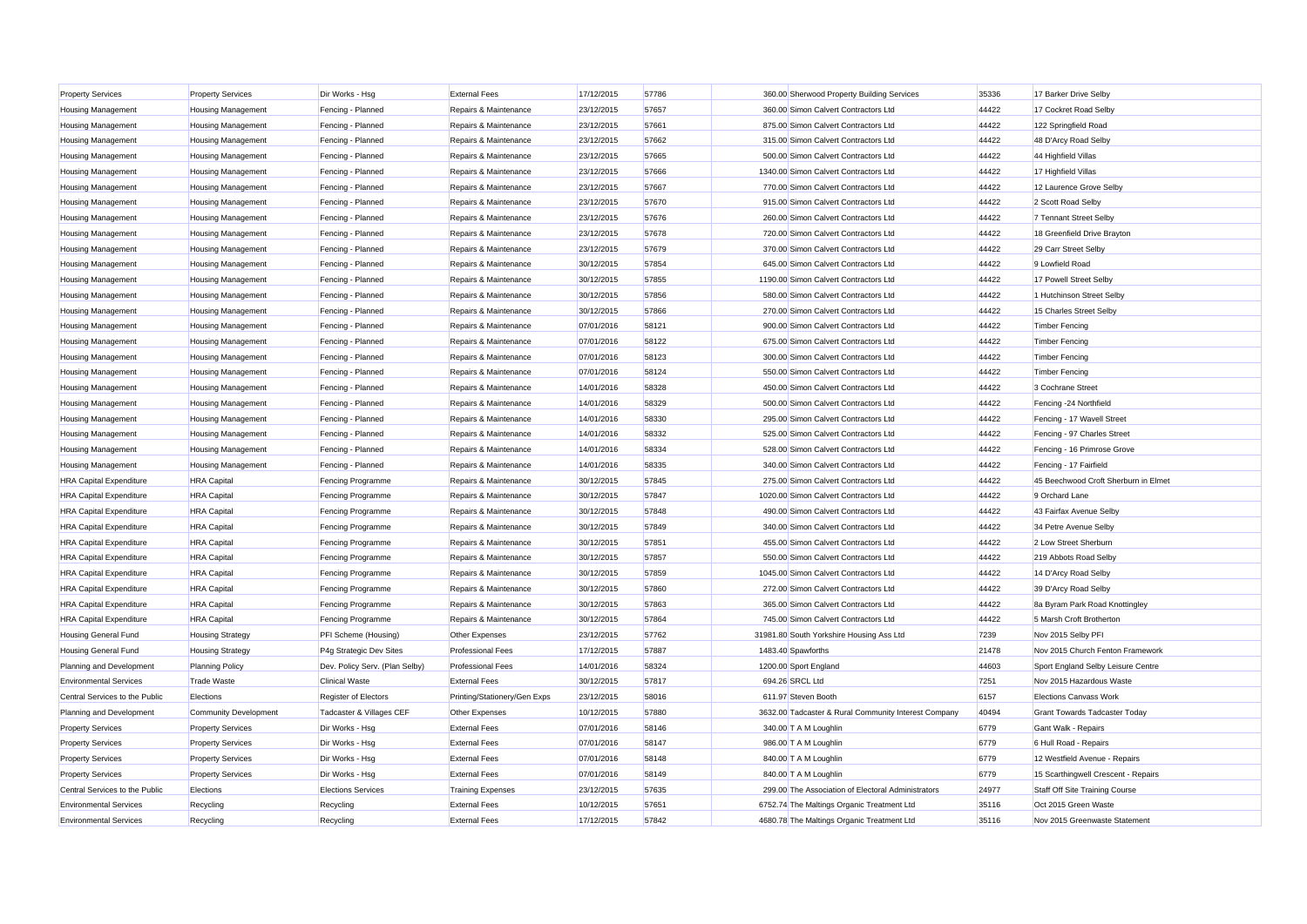| Other Op Income & Expenditure        | Trading Acc Surp & Deficits   | Planning                       | <b>Direct Salaries &amp; Wages</b> | 10/12/2015 | 57394 |                | 1733.38 The Oyster Partnership Ltd           | 43921 | W/C 15.11.15                               |
|--------------------------------------|-------------------------------|--------------------------------|------------------------------------|------------|-------|----------------|----------------------------------------------|-------|--------------------------------------------|
| Other Op Income & Expenditure        | Trading Acc Surp & Deficits   | Planning                       | <b>Direct Salaries &amp; Wages</b> | 23/12/2015 | 57622 |                | 1478.50 The Oyster Partnership Ltd           | 43921 | W/C 16.11.15                               |
| Other Op Income & Expenditure        | Trading Acc Surp & Deficits   | Planning                       | <b>Direct Salaries &amp; Wages</b> | 23/12/2015 | 57623 |                | 1713.05 The Oyster Partnership Ltd           | 43921 | W/C 16.11.15                               |
| Other Op Income & Expenditure        | Trading Acc Surp & Deficits   | Planning                       | <b>Direct Salaries &amp; Wages</b> | 30/12/2015 | 57821 |                | 1673.74 The Oyster Partnership Ltd           | 43921 | W/C 23.11.15                               |
| Other Op Income & Expenditure        | Trading Acc Surp & Deficits   | Planning                       | <b>Direct Salaries &amp; Wages</b> | 30/12/2015 | 57822 |                | 1750.00 The Oyster Partnership Ltd           | 43921 | W/C 23.11.15                               |
| Other Op Income & Expenditure        | Trading Acc Surp & Deficits   | Planning                       | <b>Direct Salaries &amp; Wages</b> | 07/01/2016 | 58033 |                | 1725.00 The Oyster Partnership Ltd           | 43921 | W/E 06.12.15                               |
| Other Op Income & Expenditure        | Trading Acc Surp & Deficits   | Planning                       | <b>Direct Salaries &amp; Wages</b> | 14/01/2016 | 58376 |                | 2028.50 The Oyster Partnership Ltd           | 43921 | W/E 04.12.15                               |
| Other Op Income & Expenditure        | Trading Acc Surp & Deficits   | Planning                       | <b>Direct Salaries &amp; Wages</b> | 14/01/2016 | 58377 |                | 2516.00 The Oyster Partnership Ltd           | 43921 | W/E 13.12.15                               |
| Other Op Income & Expenditure        | Trading Acc Surp & Deficits   | Planning                       | <b>Direct Salaries &amp; Wages</b> | 14/01/2016 | 58380 |                | 1647.94 The Oyster Partnership Ltd           | 43921 | W/E 10.12.15                               |
| Planning and Development             | <b>Planning Policy</b>        | Dev. Policy Serv. (Plan Selby) | <b>Professional Fees</b>           | 23/12/2015 | 57395 |                | 1210.30 The Oyster Partnership Ltd           | 43921 | W/C 15.11.15                               |
| Planning and Development             | <b>Planning Policy</b>        | Dev. Policy Serv. (Plan Selby) | <b>Professional Fees</b>           | 23/12/2015 | 57624 |                | 1259.30 The Oyster Partnership Ltd           | 43921 | W/C 16.11.15                               |
| Planning and Development             | <b>Planning Policy</b>        | Dev. Policy Serv. (Plan Selby) | <b>Professional Fees</b>           | 30/12/2015 | 57823 |                | 1239.35 The Oyster Partnership Ltd           | 43921 | W/C 23.11.15                               |
| Planning and Development             | <b>Planning Policy</b>        | Dev. Policy Serv. (Plan Selby) | <b>Professional Fees</b>           | 07/01/2016 | 58034 |                | 1292.58 The Oyster Partnership Ltd           | 43921 | W/E 04.12.15                               |
| Planning and Development             | <b>Planning Policy</b>        | Dev. Policy Serv. (Plan Selby) | <b>Professional Fees</b>           | 17/12/2015 | 57575 |                | 12680.65 The Planning Inspectorate           | 36064 | CIL Hearing & Preparation                  |
| <b>Environmental Services</b>        | Regulatory Servics - EH       | Taxi & Hire Licences           | Advertising                        | 30/12/2015 | 58008 |                | 436.00 TMP (Uk) Ltd                          | 5101  | General Advertising                        |
| Planning and Development             | <b>Development Control</b>    | Development Management         | Advertising                        | 10/12/2015 | 57590 |                | 688.00 TMP (Uk) Ltd                          | 5101  | <b>Statutory Advertising</b>               |
| Planning and Development             | <b>Development Control</b>    | Development Management         | <b>Professional Fees</b>           | 23/12/2015 | 57772 |                | 1425.00 TMP (Uk) Ltd                         | 5101  | Principal Planning Officer Advert          |
| Planning and Development             | Development Control           | Development Management         | <b>Professional Fees</b>           | 30/12/2015 | 58007 |                | 1425.00 TMP (Uk) Ltd                         | 5101  | Senior Planning Officer Advert             |
| <b>Housing Management</b>            | <b>Housing Management</b>     | <b>Tenant Participation</b>    | Other Expenses                     | 10/12/2015 | 57350 |                | 1800.00 TPAS Ltd                             | 7348  | 01.12.15 - 31.03.17 Membership Renewal     |
| Planning and Development             | <b>Development Control</b>    | Planning Inquiries             | <b>Professional Fees</b>           | 23/12/2015 | 57752 |                | 450.00 TPM Landscape Ltd                     | 33347 | Bishopswood Appeal Landscape Evidence      |
| <b>Property Services</b>             | <b>Property Services</b>      | Dir Works - Hsg                | <b>Contract Hire/Lease</b>         | 17/12/2015 | 58086 |                | 585.33 UK Fuels Ltd                          | 7373  | <b>Fuel Cards</b>                          |
| <b>Property Services</b>             | <b>Property Services</b>      | Dir Works - Hsg                | <b>Running Costs</b>               | 10/12/2015 | 57683 |                | 476.11 UK Fuels Ltd                          | 7373  | <b>Fuel Service</b>                        |
| <b>Property Services</b>             | <b>Property Services</b>      | Dir Works - Hsg                | <b>Running Costs</b>               | 17/12/2015 | 58127 |                | 745.94 UK Fuels Ltd                          | 7373  | Dec 2015 Fuel Service                      |
| Planning and Development             | <b>Development Control</b>    | Development Management         | <b>Professional Fees</b>           | 10/12/2015 | 56723 |                | 2370.17 Valuation Office Agency              | 7399  | Flaxley Road Selby YO8 4LG                 |
| Planning and Development             | <b>Development Control</b>    | Development Management         | <b>Professional Fees</b>           | 07/01/2016 | 58110 |                | 550.00 Valuation Office Agency               | 7399  | Land at 68-70 Springfield Road             |
| Planning and Development             | <b>Development Control</b>    | Development Management         | <b>Professional Fees</b>           | 07/01/2016 | 58111 |                | 364.10 Valuation Office Agency               | 7399  | York Road Barlby                           |
| Other Op Income & Expenditure        | Trading Acc Surp & Deficits   | <b>Legal Services</b>          | Direct Salaries & Wages            | 10/12/2015 | 57382 |                | 1326.56 Venn Group Ltd                       | 7402  | W/E 15.11.15                               |
| Other Op Income & Expenditure        | Trading Acc Surp & Deficits   | <b>Legal Services</b>          | <b>Direct Salaries &amp; Wages</b> | 23/12/2015 | 58009 |                | 1674.99 Venn Group Ltd                       | 7402  | W/E 06.12.15                               |
| Other Op Income & Expenditure        | Trading Acc Surp & Deficits   | <b>Legal Services</b>          | <b>Direct Salaries &amp; Wages</b> | 23/12/2015 | 58010 |                | 679.05 Venn Group Ltd                        | 7402  | W/E 29.11.15                               |
| Other Op Income & Expenditure        | Trading Acc Surp & Deficits   | <b>Legal Services</b>          | <b>Direct Salaries &amp; Wages</b> | 23/12/2015 | 58013 |                | 1407.07 Venn Group Ltd                       | 7402  | W/E 22.11.15                               |
| Planning and Development             | <b>Planning Policy</b>        | Dev. Policy Serv. (Plan Selby) | <b>Professional Fees</b>           | 14/01/2016 | 58355 |                | 1365.00 Waterman Energy Environment & Design | 7427  | <b>Focussed Engagement</b>                 |
| <b>Housing Management</b>            | <b>Housing Management</b>     | Solid Fuel Serv-Planned        | Repairs & Maintenance              | 03/12/2015 | 57602 |                | 2478.56 WDH Solutions Ltd                    | 28604 | Instalment 42 Solid Fuel Service 2014-2017 |
| <b>Housing Management</b>            | <b>Housing Management</b>     | Solid Fuel Serv-Planned        | Repairs & Maintenance              | 17/12/2015 | 58087 |                | 3135.92 WDH Solutions Ltd                    | 28604 | Solid Fuel Service                         |
| <b>HRA Capital Expenditure</b>       | <b>HRA</b> Capital            | <b>Fencing Programme</b>       | Repairs & Maintenance              | 10/12/2015 | 57335 |                | 595.00 Websters (Burn) Glass Ltd             | 7431  | 11 Mill Lane Stutton                       |
| <b>HRA Capital Expenditure</b>       | <b>HRA</b> Capital            | Fencing Programme              | Repairs & Maintenance              | 10/12/2015 | 57338 |                | 595.00 Websters (Burn) Glass Ltd             | 7431  | 1 Beech Grove Sherburn in Elmet            |
| <b>Property Services</b>             | <b>Property Services</b>      | Dir Works - Hsg                | Equip/Furniture/Materials          | 23/12/2015 | 58202 |                | 372.78 Websters (Burn) Glass Ltd             | 7431  | Nov 2015 Statement                         |
| <b>Property Services</b>             | <b>Property Services</b>      | Dir Works - Hsg                | <b>External Fees</b>               | 10/12/2015 | 57340 |                | 667.00 Websters (Burn) Glass Ltd             | 7431  | 69 Woodlands Avenue Tadcaster              |
| <b>Property Services</b>             | <b>Property Services</b>      | Dir Works - Hsg                | <b>External Fees</b>               | 23/12/2015 | 58206 |                | 1915.00 Websters (Burn) Glass Ltd            | 7431  | 14 Hempbridge Road Selby                   |
| Planning and Development             | <b>Community Development</b>  | Southern CEF                   | Other Expenses                     | 23/12/2015 | 58294 |                | 5000.00 West Miners Welfare Scheme           | 45575 | Agreed Loan                                |
| Central Services to the Public       | <b>Local Tax Collection</b>   | Council Tax Collection         | Communications                     | 17/12/2015 | 57456 | 309.15 Whistl  |                                              | 7335  | Week 47 2015 Ctax Post Collection          |
| Other Op Income & Expenditure        | Trading Acc Surp & Deficits   | Postage Account                | Communications                     | 03/12/2015 | 57457 | 1188.56 Whistl |                                              | 7335  | Week 47 2015 Post Collection               |
| Other Op Income & Expenditure        | Trading Acc Surp & Deficits   | Postage Account                | Communications                     | 10/12/2015 | 57756 | 2614.35 Whistl |                                              | 7335  | Week 48 2015 Post Collection               |
| Other Op Income & Expenditure        | Trading Acc Surp & Deficits   | Postage Account                | Communications                     | 23/12/2015 | 58342 | 1319.33 Whistl |                                              | 7335  | Post                                       |
| Other Op Income & Expenditure        | Trading Acc Surp & Deficits   | Postage Account                | Communications                     | 23/12/2015 | 58343 | 1469.42 Whistl |                                              | 7335  | Post                                       |
| <b>Cultural and Related Services</b> | Open Spaces                   | Selby Park                     | Other Establishments               | 07/01/2016 | 58098 |                | 2757.91 Wigan Leisure & Culture Trust        | 7447  | Selby Leisure Services Management Fee      |
| <b>Cultural and Related Services</b> | Recreation & Sport            | <b>Rec Grounds-Sports</b>      | Other Establishments               | 07/01/2016 | 58098 |                | 251.64 Wigan Leisure & Culture Trust         | 7447  | Selby Leisure Services Management Fee      |
| <b>Cultural and Related Services</b> | <b>Recreation &amp; Sport</b> | Sports Development             | <b>Other Establishments</b>        | 07/01/2016 | 58098 |                | 4454.11 Wigan Leisure & Culture Trust        | 7447  | Selby Leisure Services Management Fee      |
| <b>Cultural and Related Services</b> | Recreation & Sport            | Tadcaster Leisure Centre       | <b>Other Establishments</b>        | 07/01/2016 | 58098 |                | 2769.11 Wigan Leisure & Culture Trust        | 7447  | Selby Leisure Services Management Fee      |
|                                      |                               |                                |                                    |            |       |                |                                              |       |                                            |